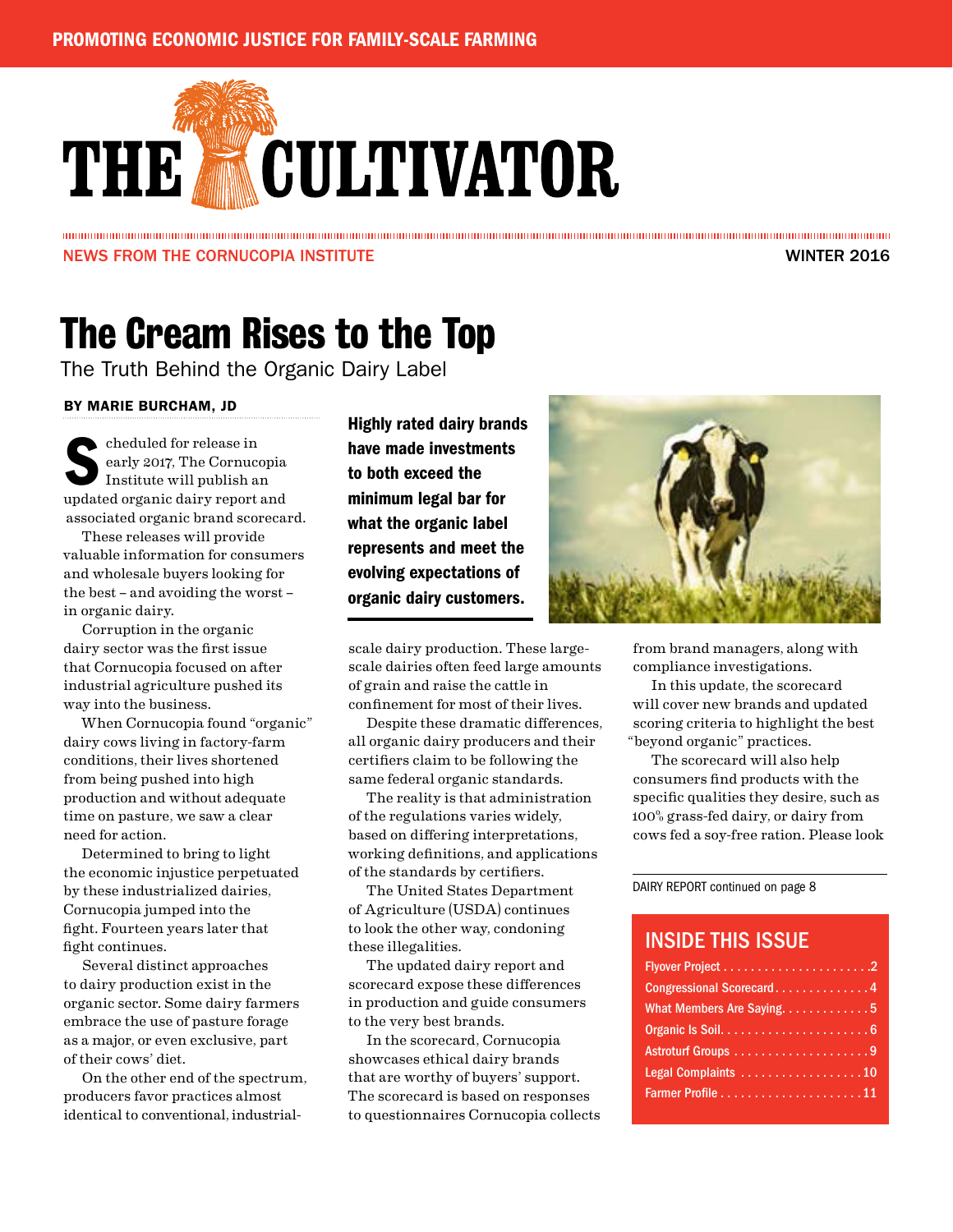### Cornucopia Calls for Investigation of NOP

Asserts Will of Congress/Organic Law Is Being Violated

n a letter to the USDA's Office<br>of Inspector General, The<br>Cornucopia Institute has<br>requested an independent audit of n a letter to the USDA's Office of Inspector General, The Cornucopia Institute has the National Organic Program (NOP), charging a multiplicity of illegal actions and inactions.

Cornucopia alleges that the NOP has failed to enforce the laws governing organic agriculture, thereby allowing multinational corporate agribusinesses to squeeze out family-scale farmers, compromising the integrity of the organic label.

If the independent Inspector General responds to Cornucopia, this will not be the first audit that they have performed at the request of the watchdog group. Past audits have been highly critical of the NOP's accreditation program overseeing organic certification.

"By failing to vigorously enforce the organic standards, USDA

political appointees and NOP management have betrayed ethical family farmers and businesses, along with consumer trust," stated Mark A. Kastel, Cornucopia's codirector. "The NOP has ceded control of organic rulemaking and enforcement to lobbyists from the nation's most powerful agribusinesses."

Cornucopia's letter cites a number of serious enforcement violations, including allowing soil-less hydroponic/ container growing, which substitutes liquid fertilizers for careful stewardship of soil; allowing documented cases of "willful" violations on factory dairies, confining livestock instead of grazing; and allowing as many as 200,000 "organic" chickens to be kept in single buildings without outdoor access.

"We have filed a series of lawsuits this year concerning the NOP's abuse of the Freedom of Information Act

(FOIA). These have forced the USDA to turn over documents that illustrate how the NOP views some giant corporate farms and the largest organic certifiers as 'too big to fail,' even after investigators found them in 'willful' violation of the law," Kastel noted.

Cornucopia's letter to the Inspector General also accuses the USDA of undermining the carefully crafted rulemaking structure that Congress devised to insulate organic policymaking from undue influence by corporate lobbyists.

In addition to 10 FOIA lawsuits, the National Organic Program is embroiled in three other lawsuits, two of which pertain to undermining the authority of the National Organic Standards Board (NOSB), and one for

Continued on page 3

**STAFF** 

#### BOARD OF DIRECTORS

Helen Kees, President Organic Livestock Producer Durand, WI

#### Kevin Engelbert, Vice President Organic Dairy Producer

Former NOSB Member Nichols, NY

#### Barry Flamm, PhD, **Secretary** Conservation Consultant Former NOSB Member Polson, MT

William Heart, Treasurer Wildlife Conservationist Ashland, WI

#### Goldie Caughlan

PCC Natural Markets (ret.) Cooperative Retail Educator Former NOSB Member Seattle, WA

Dave Minar Organic Dairy Producer New Prague, MN

### Cameron Molberg

Organic Livestock Producer and Feed Mill Manager Austin, TX

#### POLICY ADVISORY PANEL

Michael James Community Leader Organic Restaurateur Chicago, IL

Amanda Love Natural Foods Chef Nutrition Educator Austin, TX

Tony Azevedo Organic Dairy Producer (ret.) San Joaquin Valley, CA

Tom Willey Organic Vegetable Grower Madera, CA

Jim Gerritsen Organic Potato Grower President, OSGATA Bridgewater, ME

#### Steve Sprinkel Organic Vegetable Producer Organic Restaurateur

Ojai, CA

#### Jim Crawford Organic Vegetable Producer Wholesale Marketing Cooperative Founder Hustontown, PA

John Ikerd Agricultural Economist Professor Emeritus Fairfield, IA

### CONTACT US P.O. Box 126 Cornucopia, WI 54827

www.cornucopia.org 608-625-2000 cultivate@cornucopia.org

Mark Kastel, Codirector & Senior Farm Policy Analyst Will Fantle, Codirector & Director of Research Linley Dixon, PhD, Farm and Food Policy Analyst Jérôme Rigot, PhD, Farm and Food Policy Analyst Marie Burcham, JD, Farm and Food Policy Analyst Gayle Nielsen, Membership Coordinator Therese Laurdan, Membership Assistant Jennifer Hayden PhD, Communications & Development Director

Rachel Zegerius, Communications & Development Associate **Melody Morrell, Data Analyst and Research Specialist** Jason Cole, Research Associate Zuri Allen, Social Media Specialist Celeste Gibson, Accountant, HR Manager THE CULTIVATOR

Rachel Zegerius, Editor

*Special thanks to Melody Morrell for proofreading and Tim Hill of Draft Horse Studio for design assistance. Unless otherwise noted, photos are AdobeStock.*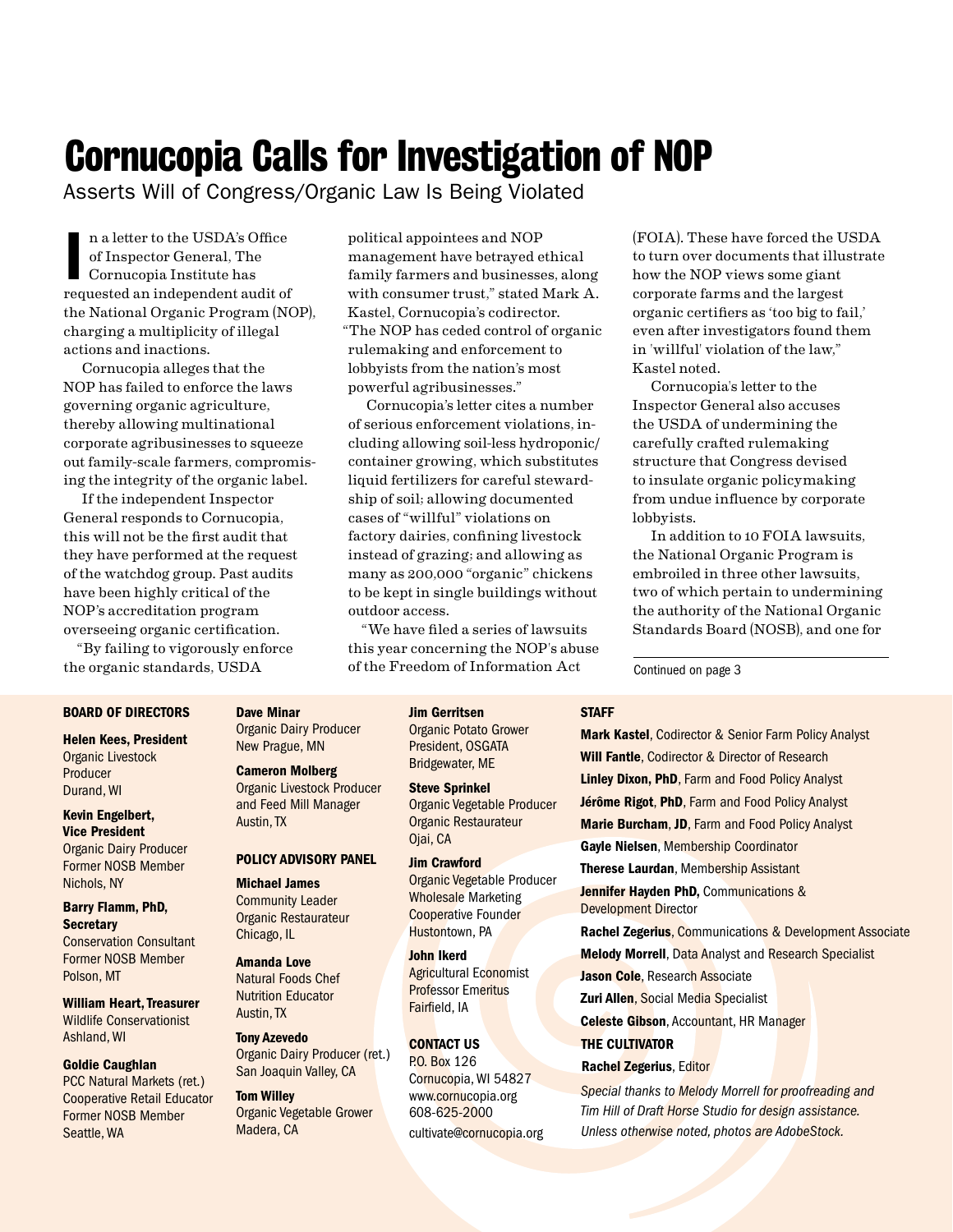<span id="page-2-0"></span>failing to enforce the law pertaining to farm inputs contaminated with toxic pesticides.

In making their case that the USDA has systemically looked the other way when gross violations are apparent, Cornucopia cites a series of complaints they filed in 2014 against 14 giant dairies and egg production facilities.

Evidence supporting these complaints includes aerial photographs showing few, if any, cattle grazing and no chickens outdoors, in clear violation of the organic standards. The USDA initially refused to investigate these complaints, instead relying on certifiers' assurances, even though some of these certifiers have been proven to be co-conspirators or incompetent in past violation cases.

"We resubmitted these complaints, this time against the certifiers, 14 months ago," stated Marie Burcham, a livestock specialist and attorney on Cornucopia staff. "Based on the official guidance for adjudicating formal complaints, the USDA is obligated to investigate complaints against certifiers. So far, the USDA has failed in this obligation."

"When the organic farming movement was commercialized, in earnest, in the late 1980s and early 1990s, stakeholders petitioned Congress for strict regulations to maintain high integrity in organic agriculture," stated Kevin Engelbert, an organic dairy farmer from Nichols, New York.

"The exponential increase in 'organic' milk coming from CAFOs (concentrated animal feeding operations) in the desert west, many allegedly cheating, continues to push down pricing and jeopardize the livelihoods of hard-working farm families across the country."

Engelbert, a former member of the NOSB, is recognized as the first certified organic dairy farmer in the U.S.

Cornucopia's request to the Office of the Inspector General also asked them to look into financial mismanagement at the NOP. The group charges that the NOP has illegally withheld documents from the public and organic stakeholders that would allow them to evaluate the job performance of NOP management and staff.

"If the NOP was truly transparent and posted enforcement information on their website, none of these expenses would be necessary, and the public would be better informed," stated Jason Cole, a Cornucopia researcher who manages the organization's FOIA requests.

In addition to their letter to the Inspector General, Cornucopia has sent a request to the two primary authors of the Organic Foods Production Act of 1990, Senator Patrick Leahy of Vermont and Congressman Peter DeFazio of Oregon, asking the legislators to consider holding oversight hearings in the new Congress.

Former NOSB board chair, Dr. Barry Flamm, who also sits on Cornucopia's Board of Directors, articulated his disappointment in the program. "The best and brightest in the organic movement have volunteered their time over the past two decades to help craft a program that should assure farmers a level competitive playing field and consumers the highest quality food," says Flamm. "Instead, we have USDA management abdicating their legal responsibilities and listening to the lobbyists at the Organic Trade Association and their corporate members, as opposed to the public, who truly own the organic label."

#### - MARK KASTEL



Above (left): Petaluma Farms in California distributing "organic" eggs under their Judy's label. Organic Valley calls this supplier one of their co-op "members" and a "family farm." (Right): When we surveilled "factory" dairies from the air, most had 0-10% of their cows out on pasture — this California CAFO had most of their cows in a feedlot when we flew over.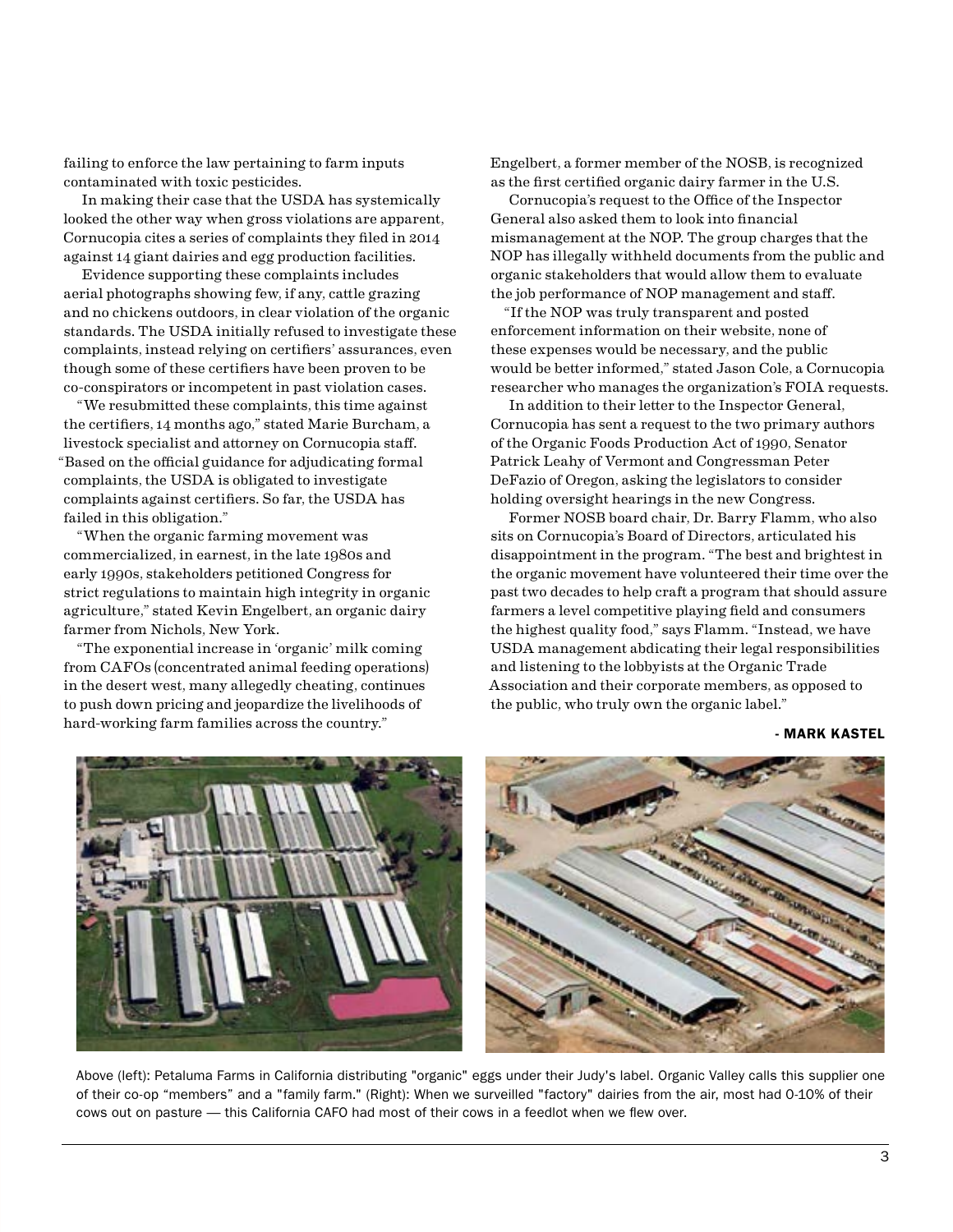## Congressional GMO Scorecard

Who Compromised Your Right to Know?

### BY JASON COLE

Since the beginning of 2015,<br>there have been a number of<br>key votes in Congress relate<br>to labeling products that contain there have been a number of key votes in Congress related to labeling products that contain genetically engineered ingredients.

Spurred by efforts to pass statelevel labeling laws across the country, specifically in Vermont, where a labeling law was set to take effect in 2016 – the food industry and its agri-business allies succeeded in pushing a national labeling law through Congress in July of 2016.

Bill S764, known as the "Roberts/Stabenow Compromise," for Pat Roberts (R-KS), chair of the Senate Agriculture Committee, and Debbie Stabenow (D-MI), the ranking member, short-circuits meaningful state-level GMO labeling efforts and includes no requirement for clear, on-package labeling of GE ingredients.

This law represents a setback for Americans and their right to know what is in the food they eat. According to Senator Roberts, the law's passage represents "the most important vote on agriculture in the last 20 years."

"Senator Roberts may well be right about the importance of the new GMO food labeling law," said Cornucopia codirector Will Fantle. "But we, and many other public interest organizations, think it is a toothless bill, largely benefitting Monsanto and the biotech industry, and that it will continue to mask GMO food ingredients, while doing little to help consumers easily understand what is in the food they are eating and feeding their families."

The law was the catalyst for one of the largest controversies in the history of the organic movement.



Almost 300 public interest groups and other organic stakeholders aggressively lobbied Congress to vote against the legislation.

It was revealed that the organic industry's powerful lobby group, the Organic Trade Association (OTA), and some of its largest members, had worked behind the scenes in support of the (anti-) labeling law.

Given the importance of this law, The Cornucopia Institute created a congressional GMO voting scorecard to grade members of Congress on their willingness to fight for GE labeling. Every member of the U.S. Senate and House of Representatives received a grade based on their votes during the last session of Congress on issues concerning transparency and the labeling of GMO food ingredients.

"Public polling continues to indicate that consumers are very interested in the right to know what is in their food and want transparency in the use of GMO food ingredients," said Jason Cole, a researcher for Cornucopia who gathered and analyzed the voting data. "We released our scorecard through traditional media and social media prior to the election, and we hope it had an impact."

In addition to the Roberts/ Stabenow compromise law of 2016, senators were graded on four additional votes, and representatives were graded on eight votes.

Cornucopia put this out before the election. But, you may still be interested in seeing how elected officials voted.

In the House, 88 members received an "A" or a "B" for their overall grade. Six representatives scored an "A+".

In contrast, a whopping 196 representatives totaled zero points and received an "F" on Cornucopia's report card.

In the Senate, 29 senators received an "A" or a "B" for their actions, on behalf of consumers, on the five legislative issues concerning GMOs. Nine senators obtained an "A+" in the GMO scorecard.

Forty-seven senators fell at the opposite end of the spectrum, receiving a failing grade for scoring zero points with their legislative actions.

View the entire scorecard: www.cornucopia.org/ gmo-voting-scorecard/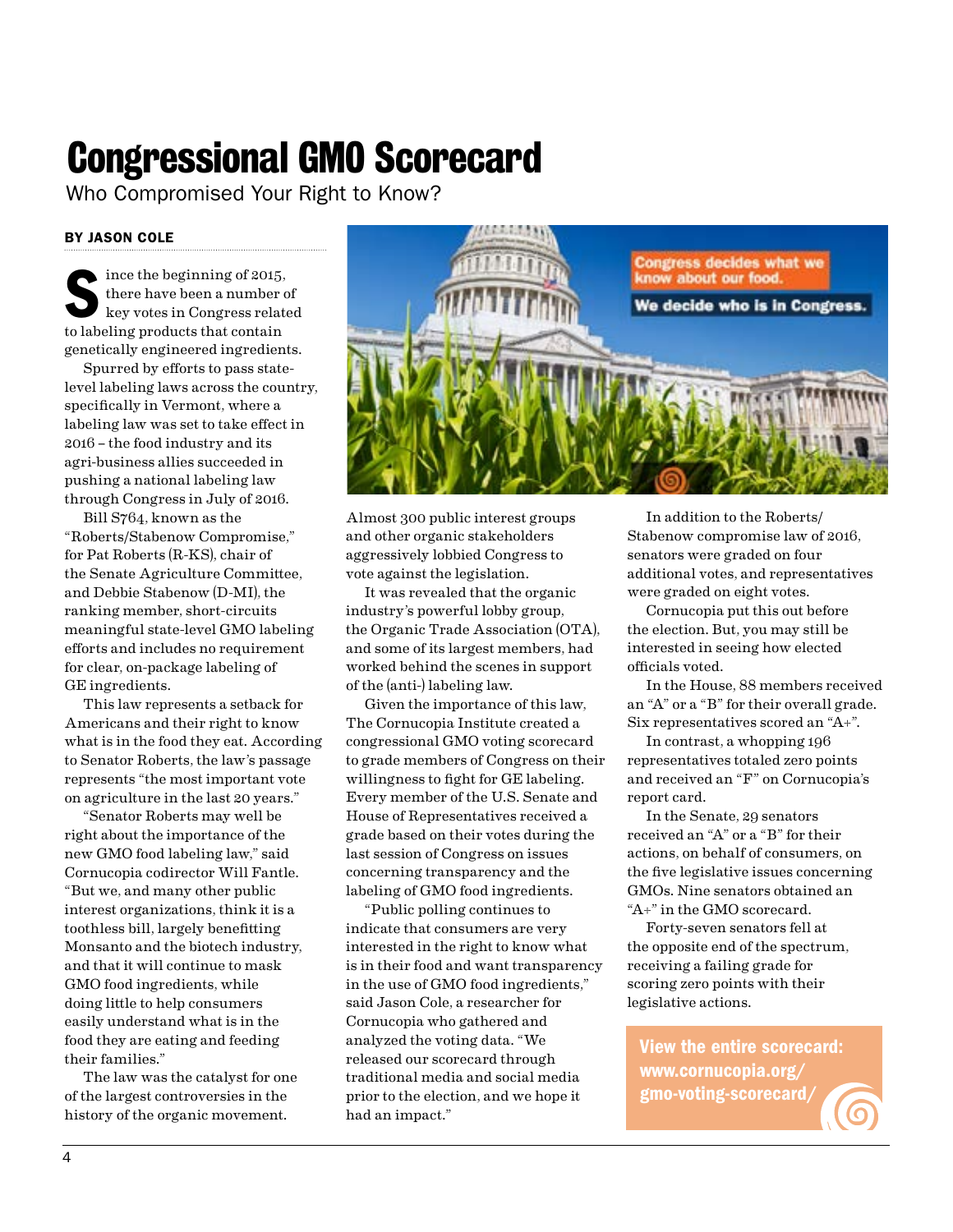### <span id="page-4-0"></span>Cornucopia Members Speak Up!

Members Across the Country on Why They Support This Work

Ornucopia members<br>
are in good company.<br>
Family-scale farmers, are in good company. co-op grocery owner-members, natural business leaders, and good food advocates from across the country make Cornucopia's work possible.

Here are just a few of the many comments submitted with recent donations. Members have many reasons for contributing, but the thread that brings us all together is Good Food!

"We strongly believe in knowing where our food comes from, in supporting small and mediumsized farms that respect the earth and animals by choosing organic, biodynamic, and sustainable methods. Maintaining the integrity, transparency, and quality of the foods we eat is vital to the health and well-being of people and the planet. Cornucopia Institute stands for everything we believe in." - Danica, New Mexico

"I'm really proud to play a small part in Cornucopia's actions to protect and conserve consumer rights and Americans' health in general."

- Erin, Utah

"We are organic farmers. We support organics because of health benefits, and to bring back our rural communities with locally sourced, healthy, clean food. We thank you for all you do!"

- Tom, Illinois

"I support organics for the health of the planet and my family." - Bobby, Texas



Compagnia lost  $\begin{array}{l} (\mathfrak{E}_{3}\oplus_{\mathfrak{C}}\mathfrak{z}_{\mathfrak{z}})_{\mathfrak{c}}\circ \mathfrak{z}_{\mathfrak{z}}\circ \mathfrak{z}_{\mathfrak{z}}\circ \mathfrak{z}_{\mathfrak{z}}\circ \mathfrak{z}_{\mathfrak{z}})\\ \varphi\circ \mathfrak{z}_{\mathfrak{z}}\circ \mathfrak{z}_{\mathfrak{z}}\circ \mathfrak{z}_{\mathfrak{z}}\circ \mathfrak{z}_{\mathfrak{z}}\circ \mathfrak{z}_{\mathfrak{z}}\circ \mathfrak{z}_{\mathfrak{z}}\circ \mathfrak$ 

"I've been an organic consumer since the 1970's. As Jane Goodall wrote, "How could we ever have believed that it was a good idea to grow our food with poisons?" - Liz, New York

"I am one of the organic farmers who goes far above and beyond the National Organic Program requirements. I fear the corporate takeover that is happening right now, and I hope that education will allow more people to understand the difference between the true organic grower and the merely certified one." - Diane, New Jersey

"I absolutely believe my purchases are my vote and work hard to make sure I am supporting good practices with every purchase (food and other items). I share your information whenever possible. Thank you for all your hard work!!!"

- Jeanne, California

"We are a certified organic farm. We support organics in our consumption and production. We appreciate your efforts to inform us, and the public, about issues regarding food. It is great to have a "go-to" resource when I want to tell others about an issue." - Mary, South Carolina

"Because GMOs and chemical farming are destroying the earth and us. I buy 100% organic now, from small, local farms (except for tropical fruits, cocoa and coffee, which I can't get locally)." - Karen, Pennsylvania

"I am passionate about organic food!! Real food! Just pure food! Eating food as it's made by nature! I have two little kids and I buy nothing but organic to hopefully reduce the amount of toxins they already get, just from the environment alone. I carry my own food with me every time I travel too. Health is the number 1 priority in my home."

- Berta, Illinois

"I am not against corporations, but I am against corporations buying their self-serving involvement in government at the expense of the American consumer."

- Beverley, Ohio

"We are certified organic vegetable growers. It's vital that organic quality and integrity be maintained. Thank you Cornucopia for doing such important work while we do our part growing clean, organic food. Your work is essential and admirable!" - Justine, New York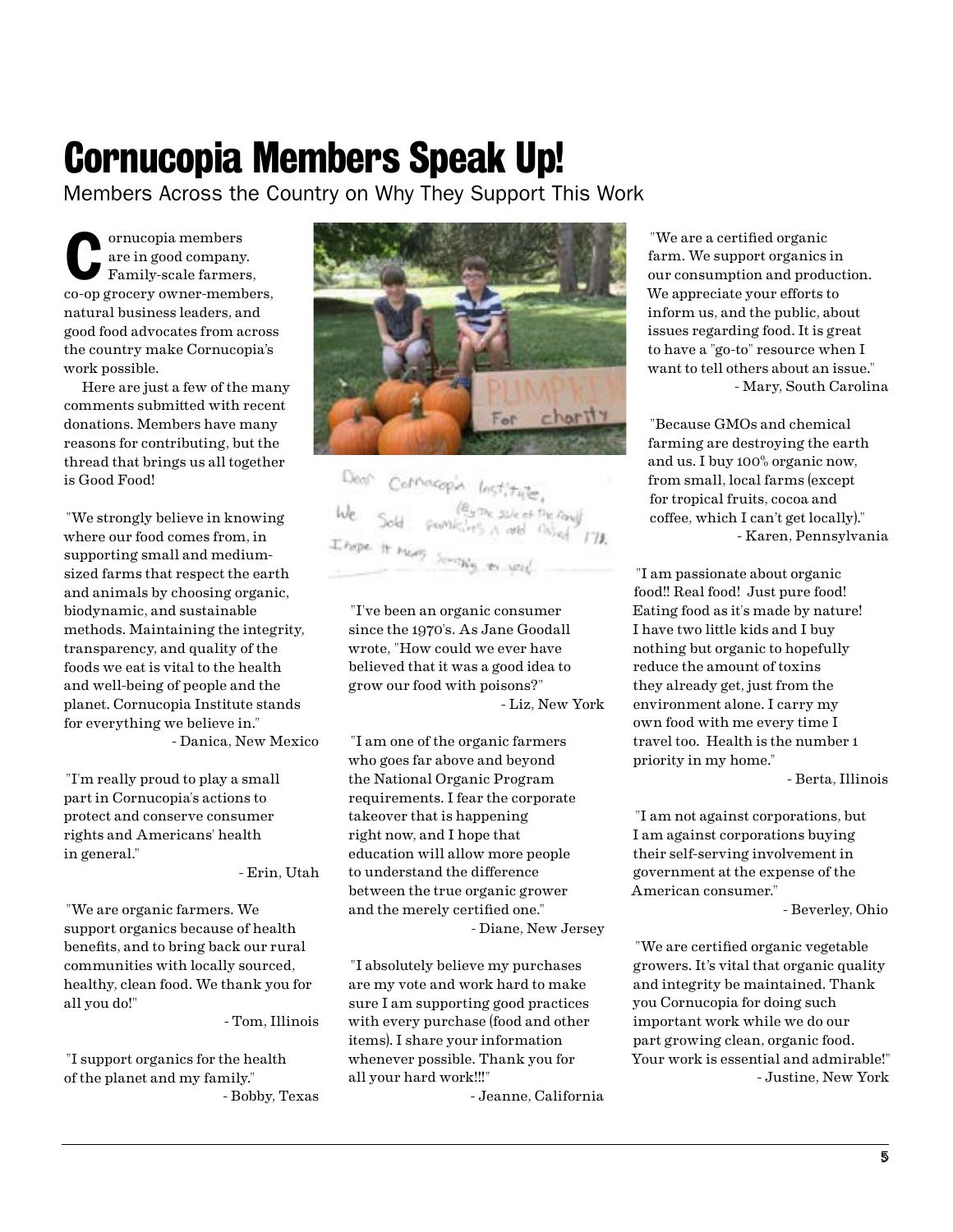### Organic is Soil

Certifying Hydroponics is Against the Law

### BY LINLEY DIXON, PHD

rganic food is not solely defined by the inputs that farmers are (and are not) allowed to use. Rather, 'organic' is better defined by the natural systems that farmers must foster to create a nutritious product.

These natural systems include nutrient cycling when animals graze and fertilize pasture, attracting predators to control pests, planting a diversity of crops to control disease, and sequestering carbon in the soil to hold water and nutrients.

Why shouldn't soil-less operations such as hydroponic and containerized systems be considered eligible for organic certification, even if the operations utilize only approved inputs? Because the law says so!

The Organic Foods Production Act (OFPA) requires that certified operations properly manage soil health. In contrast, soil-less operations depend on the addition of approved inputs, in a solution, to produce a crop, rather than primarily relying on the natural processes in the soil to feed the plant.

Organic farming has always been defined by the complex biological systems that farmers are required to nurture, which ultimately produce healthier, more nutrient-dense products with minimal inputs.

For example, organic farmers can simply put a plant into healthy soil that is high in organic matter, water the crop as needed throughout the season, and then allow soil life (i.e., bacteria, fungi, protozoa, and



The majority of organically certified soil-less hydroponic operations primarily rely on hydrolyzed, conventionally produced and, likely, GMO soybeans to achieve the fertility needed to produce a crop.

> arthropods) to make nutrients available to the crop plant.

Mycorrhizal fungi, for example, are particularly good at unlocking the essential macronutrient phosphorous from the mineral fractions of the soil.

In contrast, to produce a crop hydroponically, growers must continuously feed plants with liquid nutrients.

Alarmingly, for the last several years, the NOP has been allowing the organic certification of hydroponic operations, in direct violation of current law and a reinforcing recommendation made by the NOSB in 2010.

Adding insult to injury, for legitimate U.S. organic farmers, hydroponic operations cannot be certified in the EU, Mexico, or Canada — however, all these countries are exporting hydroponic crops to the U.S., and the USDA is allowing the labeling of their products "organic."

The majority of organically certified, soil-less hydroponic operations primarily rely on hydrolyzed soybeans to achieve the fertility needed to produce a crop.

This, too, Cornucopia contends, is illegal, since the soybeans used to produce the liquid fertilizer are conventionally produced and, therefore, most likely Roundup®-ready/GMO, also prohibited in organics.

The production of hydrolyzed soy fertilizer involves boiling conventional

soybeans in an acid, usually sulfuric acid, for several hours and then neutralizing the substance with a base, usually sodium hydroxide.

How this process is considered "natural," and therefore not required for review by the NOSB, will also be legally challenged by Cornucopia.

Even if other approved materials are used for fertilization, hydroponic and containerized systems obtain the majority of their nutrients from these liquid fertilizers.

The idea that farmers can artificially add everything a plant needs in order to produce the same

For more information visit: http://tinyurl.com/ HydroponicOrganic

Continued on page 7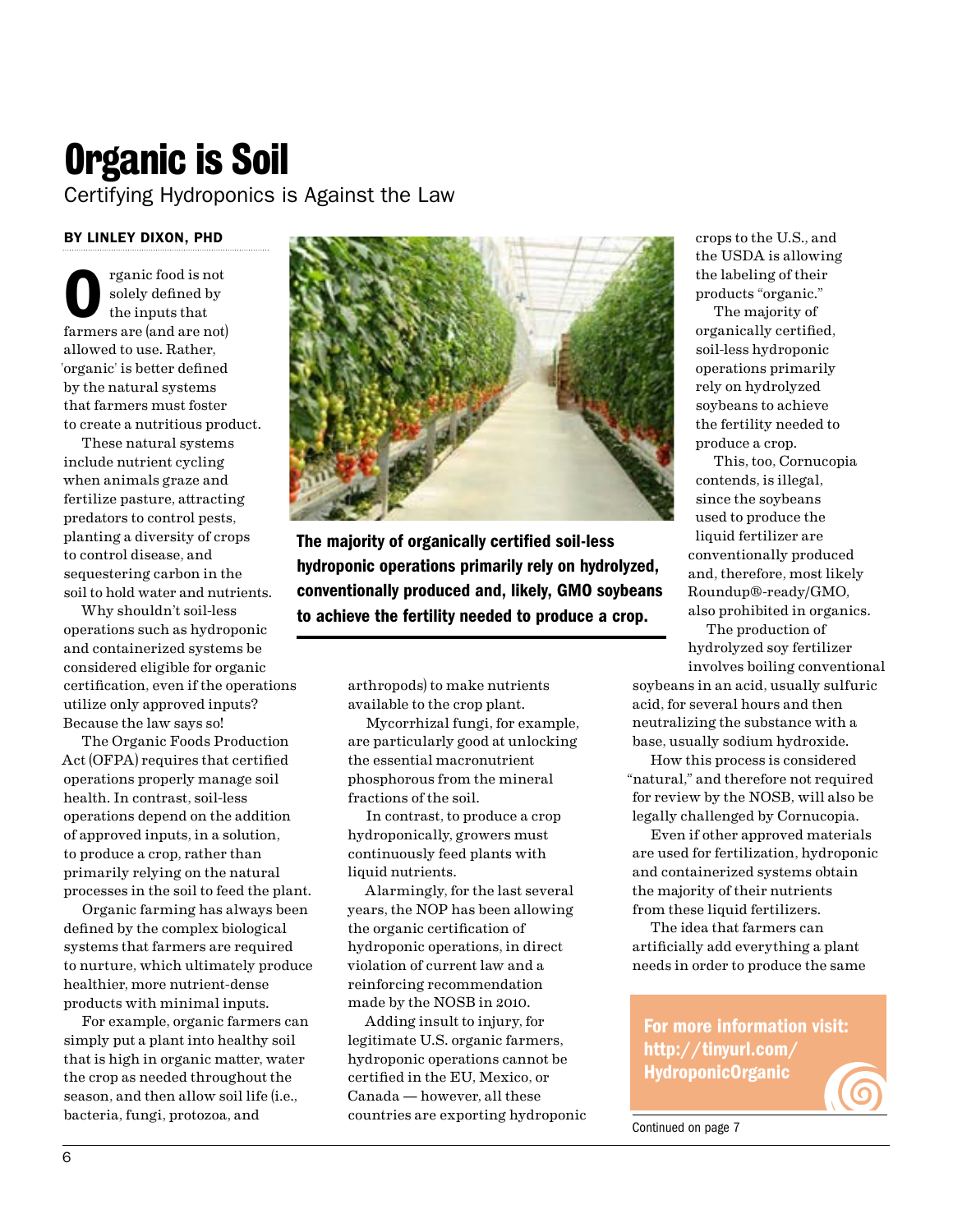nutritious crop grown in soil is no doubt a sin of hubris.

For example, all a plant needs to grow is carbon, hydrogen, oxygen, nitrogen, potassium, phosphorous, calcium, magnesium, sulfur, iron, manganese, boron, zinc, copper, chlorine, cobalt, molybdenum, and nickel.

However, in the last few years scientists have begun to describe how silicon improves plant vigor and, in turn, prevents osteoporosis when consumed in the diet.

What other micronutrients might we be missing from our soil-less nutrient solutions that make our crops more flavorful and nutritious, while benefiting our health?

One teaspoon of soil contains literally billions of organisms, comprised of thousands of separate species. Crop root exudates feed this soil life which, in turn, make micronutrients and minerals available to the crop in complex pathways that we have not begun to describe.

Crops depend on soil microbial diversity much in the way that humans are a "superorganism," a residence for microbes with whom we have coevolved to perform critical functions for our health, as described by the National Institutes of Health's Human Microbiome Project.

Esteemed Maine soil-based farmer Eliot Coleman, a mentor to many organic farmers, hangs his hat on nurturing biological diversity in the soil.

Coleman is actively speaking out against the organic certification of containerized systems. He can remember the origins of the organic farming movement in this country.

Coleman notes, "The future of a rational agriculture, able to transform human and planetary health through its appreciation of

true soil fertility and the nutritional quality of properly grown plants, may be riding on the outcome of this struggle."

The 1980 USDA Report and Recommendation on Organic Farming states: "Soil is the Source of Life—Soil quality and balance (that is, soil with proper levels of organic matter, bacterial and biological activity, trace elements, and other nutrients) are essential to the long-term future of agriculture. Human and animal health are directly related to the health of the soil."

Soil is a central tenet to organic farming. No doubt, hydroponic systems can produce a crop. And producing food without soil, in urban areas, might be a nice option in the winter. But is that crop 'organic'?

Vermont certified organic soil-based greenhouse grower Dave Chapman warns, "Between hydroponics and animal welfare, we will have lost organic as a word describing our way of farming."

Hydroponic and other soil-less production may have a place in a sustainable future, but products should be labeled as "hydroponic," so consumers can make informed decisions, rather than piggy-backing on the organic label that, by law, clearly states that produce is a result of natural complex processes taking place in healthy soil.

It remains baffling that operations that depend on conventional soy production for fertility are considered 'organic.'

The NOSB continues to debate whether or not soilless container operations should be considered for organic certification. Keeping the door open to the certification of container operations provides a loophole for production methods that depend on liquid fertilization, rather than soil.

Keep an eye on Cornucopia's coverage of this fall's NOSB meeting, where a crucial decision will be made regarding whether or not to keep the soil in organic certification.



Above: At the end of October, the Northeast organic farmers organized the second "Rally in the Valley," a gathering of farmers, activists, and even a US Senator expressing resistance to the NOP's practice of certifying hydroponic and container-growing systems as "organic."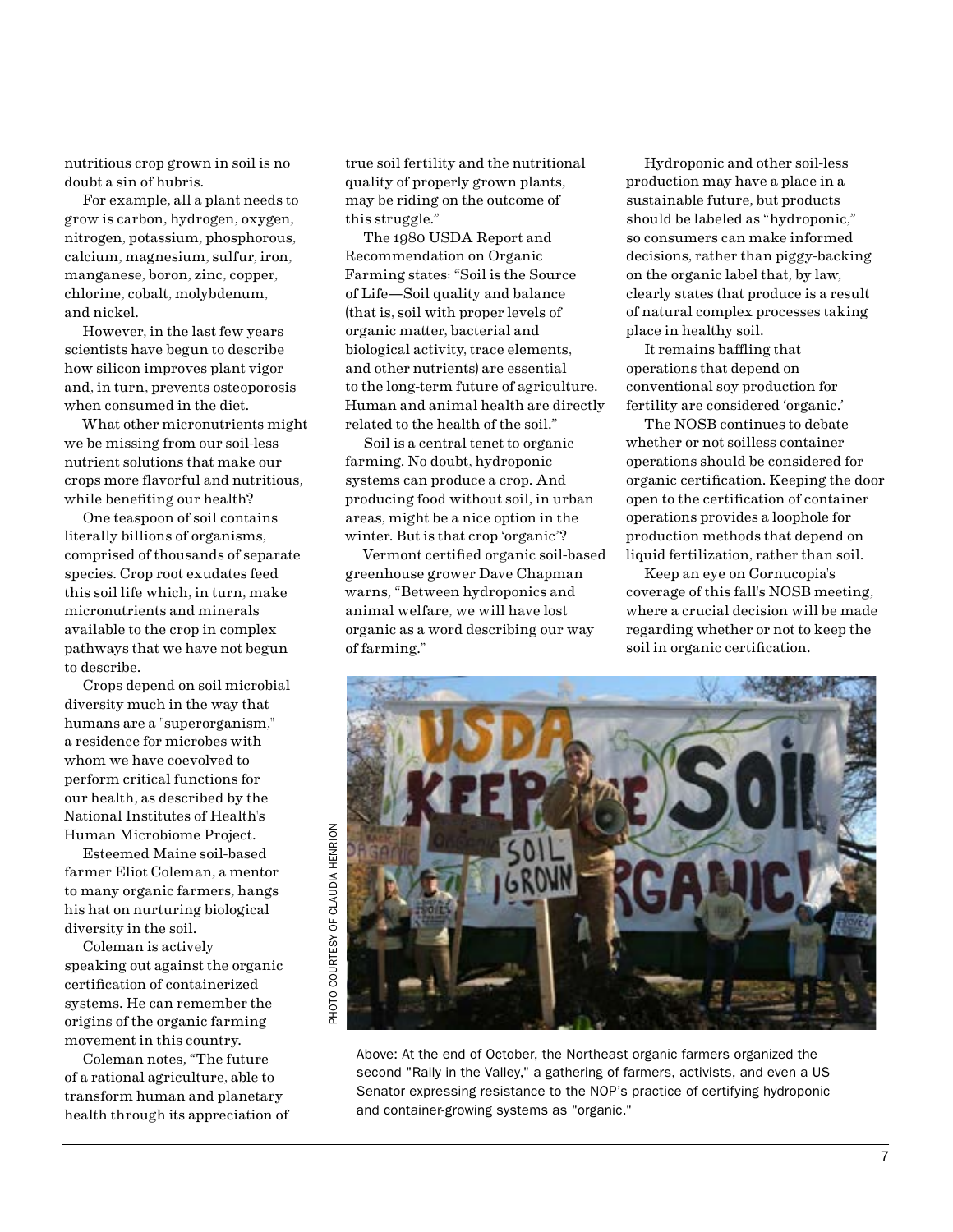#### DAIRY REPOIRT continued from page 1

for a sneak preview of the top brands this December.

Ratings are not solely based on answers to the questionnaire. Cornucopia also incorporated unannounced site inspections, aerial photography, satellite imagery, and extensive industry interviews into the scoring process.

Brands will achieve scores ranging from "one cow" through "five cows," based on their milk production or procurement practices.

Transparency is valued in the scoring mechanism, because transparency is the hallmark of the organic movement.

The new scorecard will be mobilefriendly for those that like to analyze their choices and shop at the same time. As with the current version, the new scorecard will be updated on a continual basis.

In the past our scorecard has worked as a marketing tool for small, possibly unheard-of brands who produce ethical products. There is no charge for farmers and marketers to participate in our ratings program.

Apart from the web-based scorecard, the comprehensive report narrative gives a more in-depth look at the organic dairy industry today.

Cornucopia's first dairy report, "*Maintaining Integrity of Organic Milk*," gave a scathing look into the industrial takeover in organic dairy.

Unfortunately, aided and abetted by industry-friendly USDA regulators, that takeover continues to evolve.

The new report discusses both the changing market and practices within the organic dairy sector – industrial organics pushing both the legal and ethical boundaries of the market.

In part, our research covers the USDA's poor enforcement of the organic standards. Cornucopia spearheaded the fight to get meaningful pasturing back into organic dairy around the time the first report was published in 2006.

The new report details the current, lax regulatory climate for pasturing, the allowance of conventional replacement animals, and other important issues in the industry.

Part of Cornucopia's goal with this research is to protect the livelihoods of ethical family-scale organic

farmers who are being placed at a competitive disadvantage. To preserve the integrity of the organic label, we need to change these trends.

The scorecard will assist with educating purchasers to reward the individual farms, cooperatives, and corporations that are doing good work.

The highly rated dairy brands have made the investments to both exceed the minimum legal bar for what the organic label represents and meet the evolving expectations of organic dairy customers.

Ultimately, both the report and scorecard highlight the most important facet of the organic dairy industry: consumer choice.

Cornucopia hopes that our research and work in dairy will empower informed buyers who are passionate about their food.

With many of the ethical organic dairy farmers facing downward pricing pressure from increased industrialization, it is more important now than ever to discourage practices that do not mesh with organic consumer expectations and the integrity of the organic label.

### Sneak Preview: The Best Dairy Brands in the Country

How do consumers find the very best milk, from family-scale farms, where cows often have names, not numbers? Where farmers promote the "natural instinctive behavior" of all animals, maximizing their quality of life and time spent living on pasture?

The USDA continues to refuse to enforce the law requiring legitimate grazing for organic livestock. Their own investigators have found Aurora and Shamrock factory dairies in "willful" violation of the organic standards — but both companies are still operating!

Cornucopia will help you choose the very best for your family, while voting in the marketplace to support the true heroes in the organic movement.

Here is a selection of some of the top-rated brands that will be featured in our newly updated dairy report and scorecard, to be published after the first of the year:



Berle Farm - Hoosick, NY Butterworks Farm - Westfield, VT Chase Hill farm - Warwick, MA Coonridge Goat Dairy - Pie Town, NM Crystal Ball Farm - Osceola, WI Englebert Farms - Nichols, NY Fresh Breeze Dairy - Lynden, WA Hawthorne Valley Farm - Ghent, NY Radiance Dairy - Fairfield, IA

Kimball Brook Farm - N. Ferrisburgh, VT Organic Pastures Dairy Co. - Fresno, CA Paradise Springs Farm - Victor, ID Pride and Joy Dairy - Granger, WA Seven Stars Farm - Pheonixville, PA SpringWood Organic Farm - Kinzers, PA Thistle Hill Farm - North Pomfret, VT Working Cows Dairy - Slocomb, AL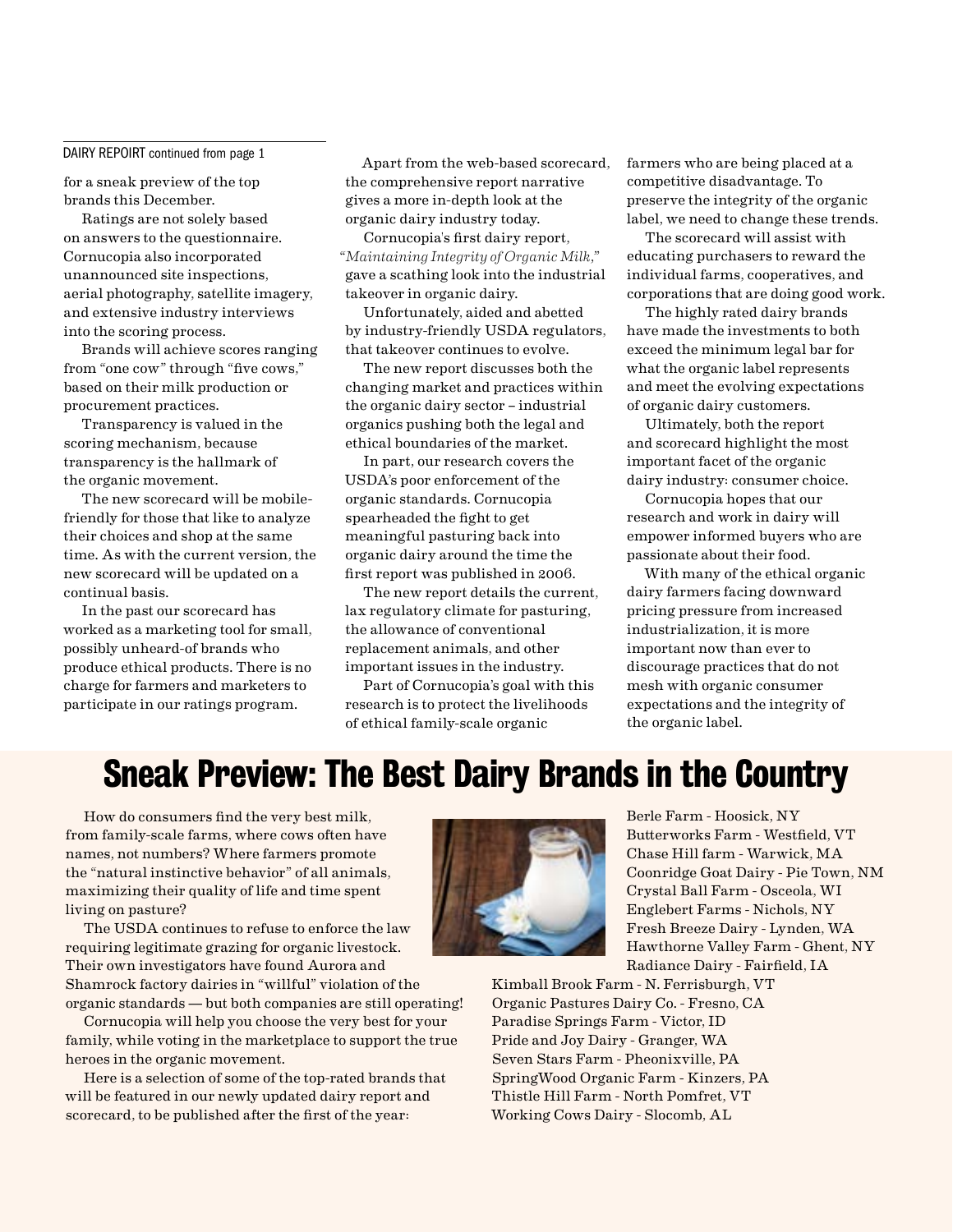## Astroturf Groups

BY LINLEY DIXON, PHD What's In a Name?

ho wouldn't want to support organizations with names like "CropLife America," "Coalition for Sustainable Organics," or "Food Science Matters?" But, be careful! Just because something is stated in a title, doesn't make it so.

It turns out that industry trade/ lobby groups, the progenitors of corporate propaganda, can be highly deceptive when naming themselves and it takes a bit more research to find out the true make-up and intent of an organization.

CropLife America actually represents the interests of pesticide manufacturers. And, right now, the "Coalition for Sustainable Organics" is squaring off with Cornucopia farmer-members. How could the farmers we work with be against "sustainable organics?"

However, this is actually a front group for industrial-scale hydroponic operations, substituting the term "container growing" for "hydroponics."

Similarly, a closer look at the organization "Food Science Matters" reveals that it has very little to do with communicating published food science. The "Coalition for Sustainable Organics" (CSO) is composed of major multinational, industrial hydroponic players, like Driscolls™, Wholesome Harvest™, and Nature Sweet™. In spite of their monikers, these operations are less sustainable than the majority of soilbased operations.

Hydroponics is a very high-input production method compared to the low-input, truly sustainable techniques used by many soil-based farmers. The corporations owning the major "organic" hydroponic operations are primarily conventional



### The voice of these industry groups is difficult to overcome when regulatory decisions are being made.

businesses, with only a portion of their investments in organics.

These operations have thousands of acres of concrete-floor industrial buildings, use massive amounts of electricity for temperature control, artificial lighting, and water cycling, and rely on GMO soy production for liquid fertilization.

Contrast these hydroponic operations with soil-based, diversified vegetable farms that use high tunnels for season extension.

The high tunnels require minimal inputs because they are simply metal poles pounded into the ground and covered by clear plastic. They often have manual roll-up sides and require no concrete or electricity.

Slow-release, on-farm, or locally available organic matter is recycled into the soil, maintaining soil fertility and providing the nutrients required for healthy plant growth.

It's operations like these that the "Coalition for Sustainable Organics" is squeezing out of business, while claiming sustainability. Likewise, "Food Science Matters" is primarily a carrageenan industry lobby group, not very well-disguised.

Members include entities that profit from carrageenan, including major carrageenan manufacturers FMC and Marinalg, the International Food Additives Council, the International Formula Council, and the Grocery Manufacturers Association (all lobby groups representing food additive manufacturers and other agribusinesses).

In spite of their name, "Food Science Matters" is attempting to discredit any independent, peerreviewed science that may hurt the sale of the food additives in which they have a financial interest.

This group funds a team of scientists to provide research proclaiming the safety of these food additives. In many cases this research specifically contradicts the research from public institutions.

In the case of carrageenan, their tactics include accusing publicly funded researchers of poor methodologies, despite the fact that the studies they are denigrating are published in highly respected academic journals.

The voice of these industry groups is difficult to overcome when regulatory decisions are being made. In the case of both the hydroponics and carrageenan lobbies, member companies have money to lobby decision-makers and thousands of employees to submit form letters.

When Cornucopia scientists square off with these lobbyists, we are outgunned. But we have a potent weapon ….. the truth!

As informed eaters, we have a social responsibility to stand up to this misinformation. The tobacco and fracking lobbies have taught us that citizens cannot stay silent while self-interest prevails.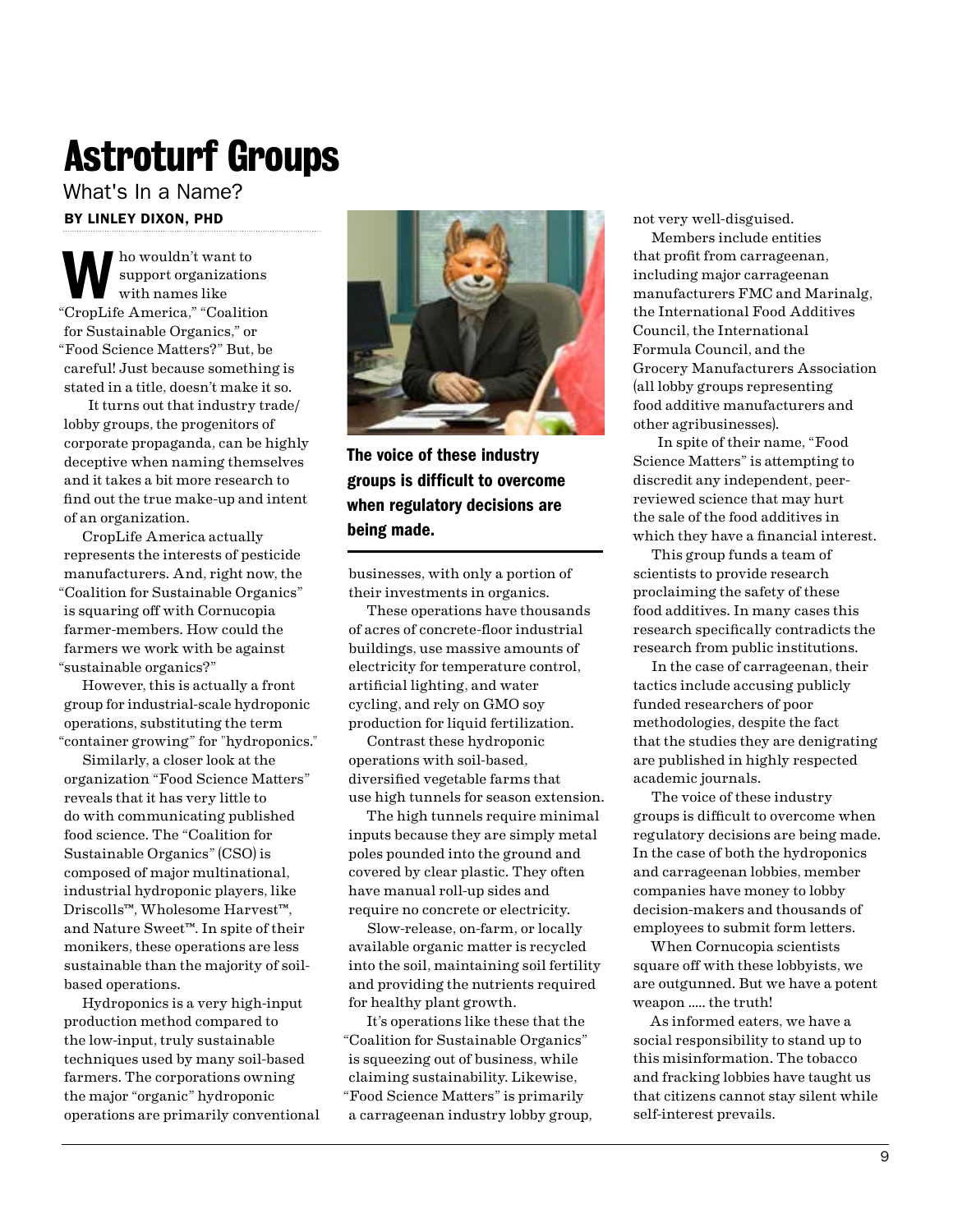### Organic Farmer and Sunset Lawsuits Update

Cornucopia Seeks Organic Justice

### BY WILL FANTLE

Internal as seeking to dism<br>the lawsuit filed by Cornuce<br>challenging two of the agen<br>appointments to the 15-member he USDA is seeking to dismiss the lawsuit filed by Cornucopia challenging two of the agency's National Organic Standards Board.

Cornucopia alleges that two of the board's four farmer seats are occupied by full-time agribusiness executives, rather than farmers. Congress explicitly reserved four seats on the board for individuals who "own or operate" organic farms.

 As a result of one of our FOIA lawsuits, Cornucopia secured NOSB application documents. They revealed that neither Carmela Beck (a full-time Driscoll's employee) nor Ashley Swaffar (then a full-time employee of Arkansas Egg) provided any documentary evidence indicating that they owned or managed an organic farm.

Their appointments "fit a pattern of actions taken by the USDA to make the National Organic Program friendlier to the needs of agribusiness interests," observed Mark Kastel, Cornucopia's codirector.

The USDA argues that Cornucopia lacks "standing" to bring the matter to court. Professors, with assistance from law students at Georgetown University Law Center and the Institute for Public Representation, are representing Cornucopia and preparing the response to the USDA.

Two organic farmers who had applied for appointment to the NOSB during the years that Beck and Swaffar were appointed are also parties to Cornucopia's lawsuit. A decision on standing will occur late this year.

The USDA also sought to dismiss, on standing, the lawsuit challenging their arbitrary and unilateral changes made in 2013 to the Sunset review process for synthetic materials allowed for temporary use in organic food and agriculture.

Cornucopia is one of 15 plaintiffs who filed the lawsuit in April of 2015 with the Center for Food Safety (CFS), providing the legal expertise to pursue the case.



Sunset, and the subsequent removal of materials from the National List, was intended to drive innovation in organics.

In September, Federal Judge Haywood S. Gilliam, Jr. rejected the USDA's motion. He determined that Cornucopia and the 14 other organic stakeholders had plausible claims of injury from the USDA's Sunset actions.

Interestingly, the judge encouraged the parties to seek an out-of-court settlement on the case. CFS then presented a proposal on behalf of the 15 stakeholders to the USDA.

The offer, in part, asked the USDA to reinstate the previous Sunset materials review process, require a formal rulemaking for any changes to it, and expedite review of the 25

materials that would have been removed from organics, but instead remain in use due to USDA's arbitrary new Sunset rules.

The USDA rejected the settlement offer. The case now moves to full legal arguments with a decision expected in the spring of 2017.

The changes to Sunset cut to the heart of the NOSB's ability to determine what materials can be used for growing and processing organic food.

Synthetic and nonorganics materials approved for use now, according to the USDA, are permanently on the National List of allowed substances, rather than approved for a temporary five-year period of usage.

Sunset, and the subsequent removal of materials from the National List, was intended by Congress to be an incentive for innovation in organics.

A supermajority of the NOSB always had the ability to renew the listing of a substance after it had sunset from the National List.

This meant that a broad majority of the various stakeholders represented on the board had to agree that the material was essential, did not harm human health, and did not harm the environment, after examining evidence presented to them in order to relist it for another five-year period.

The USDA's 2013 unilateral revision to the process now means that the sun never sets on a material unless a supermajority of the board thinks it should – that's an extremely high bar and an impediment to innovation.

Unless the court challenge rolls back the USDA's changes, a minority of six of the 15 NOSB members dictates materials policy.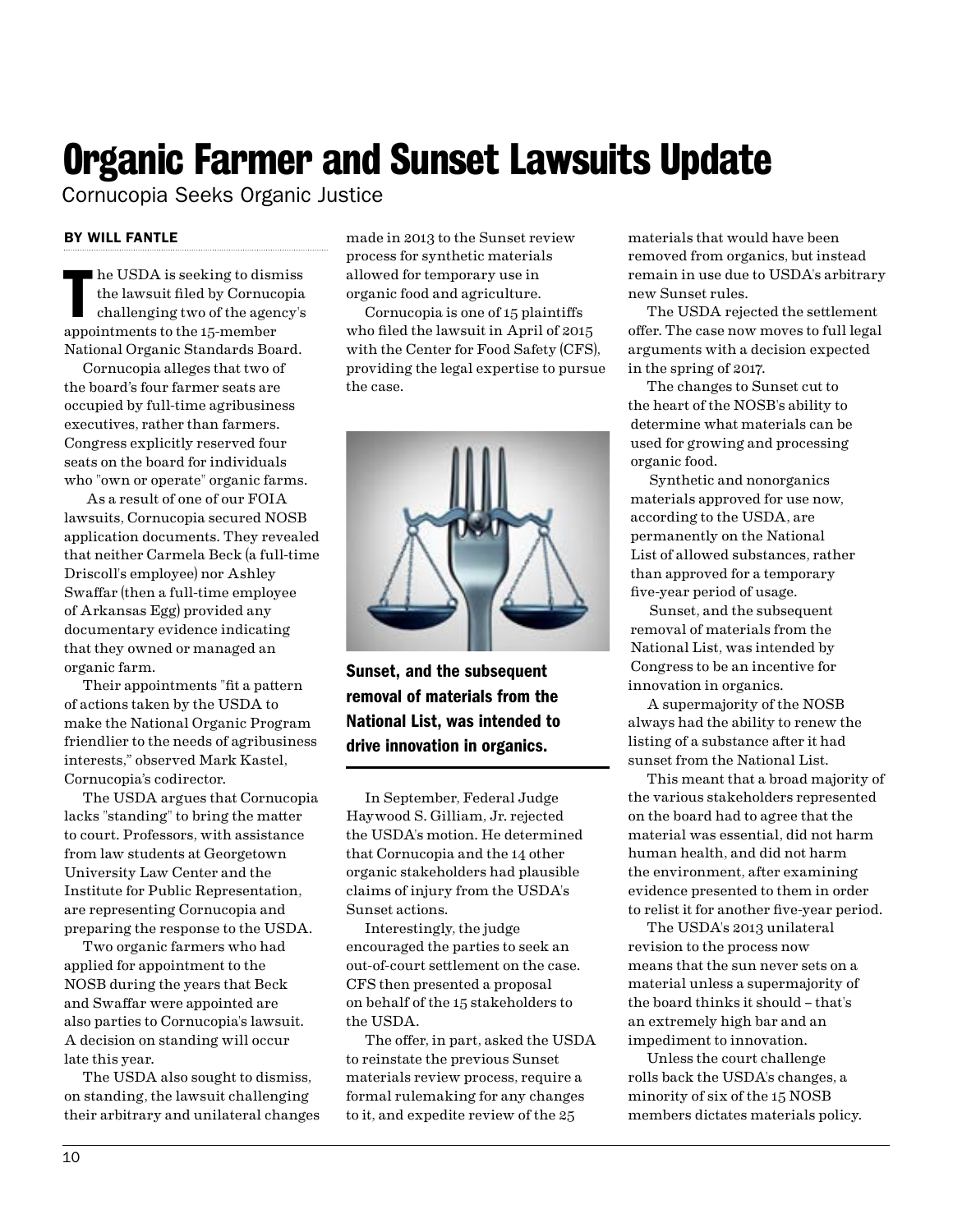

### <span id="page-10-0"></span>A Treasure in the Valley

Purple Sage Farms' Quest for Success

### BY RACHEL ZEGERIUS

rganic farmers Tim Sommer and Tamara Sloviaczek are deeply connected to their family, their community, their customers, and to the many ecological systems with which they interact daily.

For many organic farmers, such connections are the lifeblood of a successful business. For Tim and Tamara, the founders of Purple Sage Farms, many of these connections did not exist in 1988, when the pair of corporate marketing professionals returned home to Idaho to pursue a love of farming.

At that time, there was no organic certification program in their state, there was no cooperative marketing infrastructure, and the local food movement had yet to take hold.

Since then, not only has this duo developed a successful herb farm, but through years of advocacy, organizing, and hard work, they have helped spark the good food movement in southwestern Idaho.

While embarking on their own organic farm venture, Tim and Tamara simultaneously collaborated to organize Idaho's existing organic farmers into the Idaho Organic Growers Association.

This collective then spearheaded the creation of the Idaho Department of Agriculture's Organic Certification Program, which now certifies over 230 operations throughout the state.

They also played a pivotal role in the development of Idaho's Bounty Co-op, a healthy and growing member-owned and -operated cooperative which provides web ordering, distribution, and marketing systems for local farmers who did not previously have access to an



They talk about and think about farming differently than their friends and neighbors in Treasure Valley.

established food distribution system.

For Tim and Tamara, farming has uncovered a mycelium-like network of connections. Farming organically has called on their own skills as ecologists, economists, policy makers, and marketing professionals. And the apples have not fallen far from the tree.

All three of the Sommer children are now college educated, effective problem solvers, and.…farmers. Tim jokes about his sons and daughter, "They grew up on the farm and worked for free, in essence. I guess the tradeoff is that they each received a bachelor's degree."

"The kids bring enthusiasm for diversity of new and different crops," he adds. They have helped develop the farm into what it is today. Purple Sage Farm now has 150 crops in rotation; ten of their 50 acres are freckled with



greenhouses, hoop houses, low tunnels, and other seasonextending structures. Since their inception, the focus has been on high-value, low-volume specialty crops.

What started with traditional fresh herbs, has evolved to include the production of valueadded products, like dried herbs, kombucha tea, and medicinal plants. The farm's value per acre is high.

Tim observes that they talk about and think about farming differently than their friends and neighbors in Treasure Valley, many of whom are farming only four to six crops but on thousands of acres.

Some conventional farms are moving into organics, because large food processors, needing organic ingredients, have located new facilities in Idaho. It remains an uphill battle for the true organic pioneers, who have developed the market, to compete under the price pressures resulting from the ongoing commodification of organics.

When asked what he looks forward to for Idaho's local food movement, Tim says, "Growing the army of people who know the difference. All we can do is relate to people on a one-to-one basis."

"Sometimes when you're working in your own state or your own backyard," says Tim, "You don't sense the power of us all moving in one direction." That is, until you remember that we are all connected.

Purple Sage Farm Middleton, Idaho purplesagefarms.com (802) 744-6023